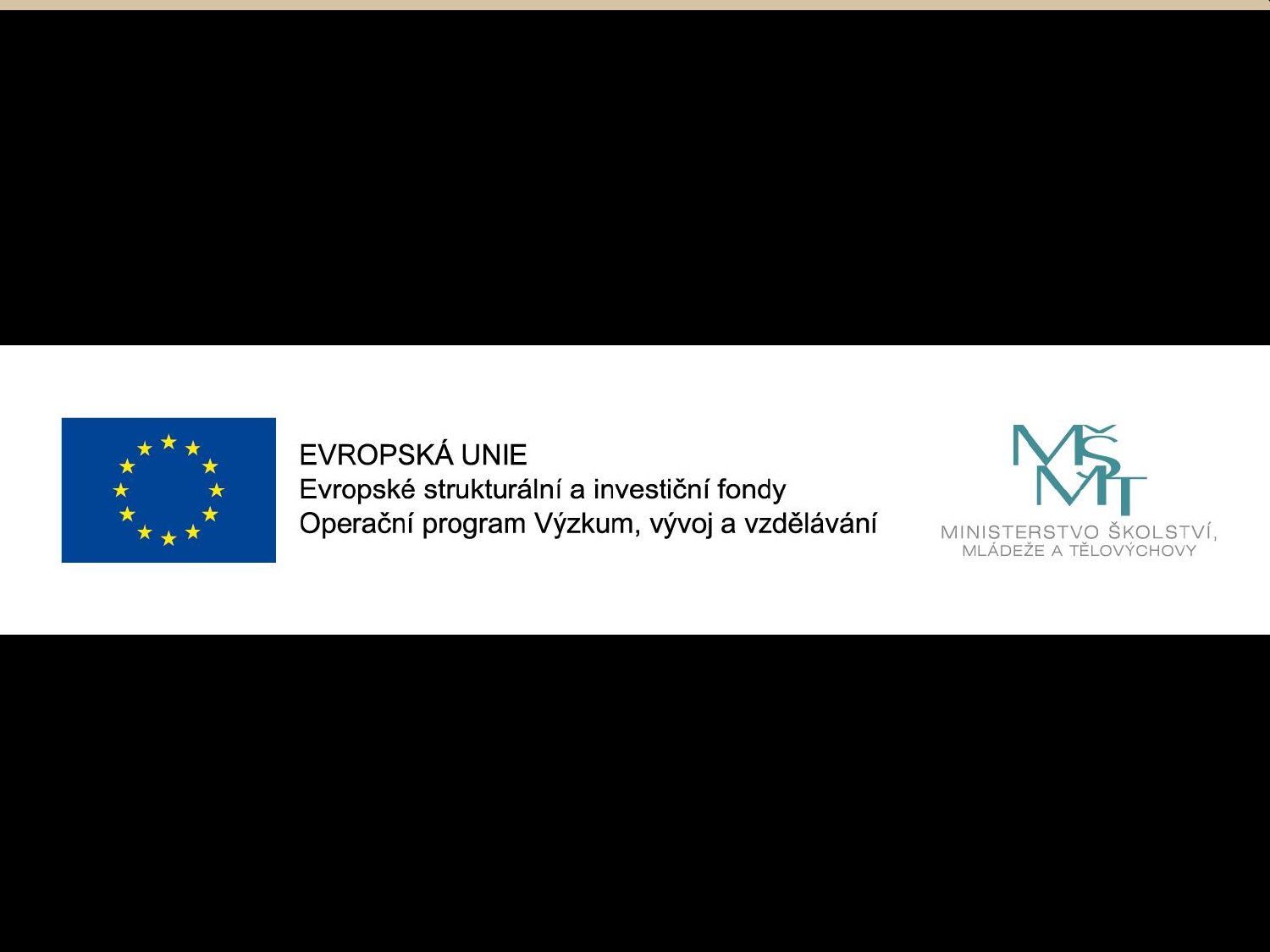11th Conference on Grey Literature and Repositories

# Reflections of literary activities in the digital environment

Mgr. Pavla Hartmanová

24. 10. 2018

苣 Ústav pro českou literaturu AV ČR Institute of Czech Literature of the CAS

This presentation is licensed under the Creative Commons: [CC-BY-SA-4.0,](https://creativecommons.org/licenses/by-sa/4.0/) via<http://repozitar.techlib.cz/record/1288>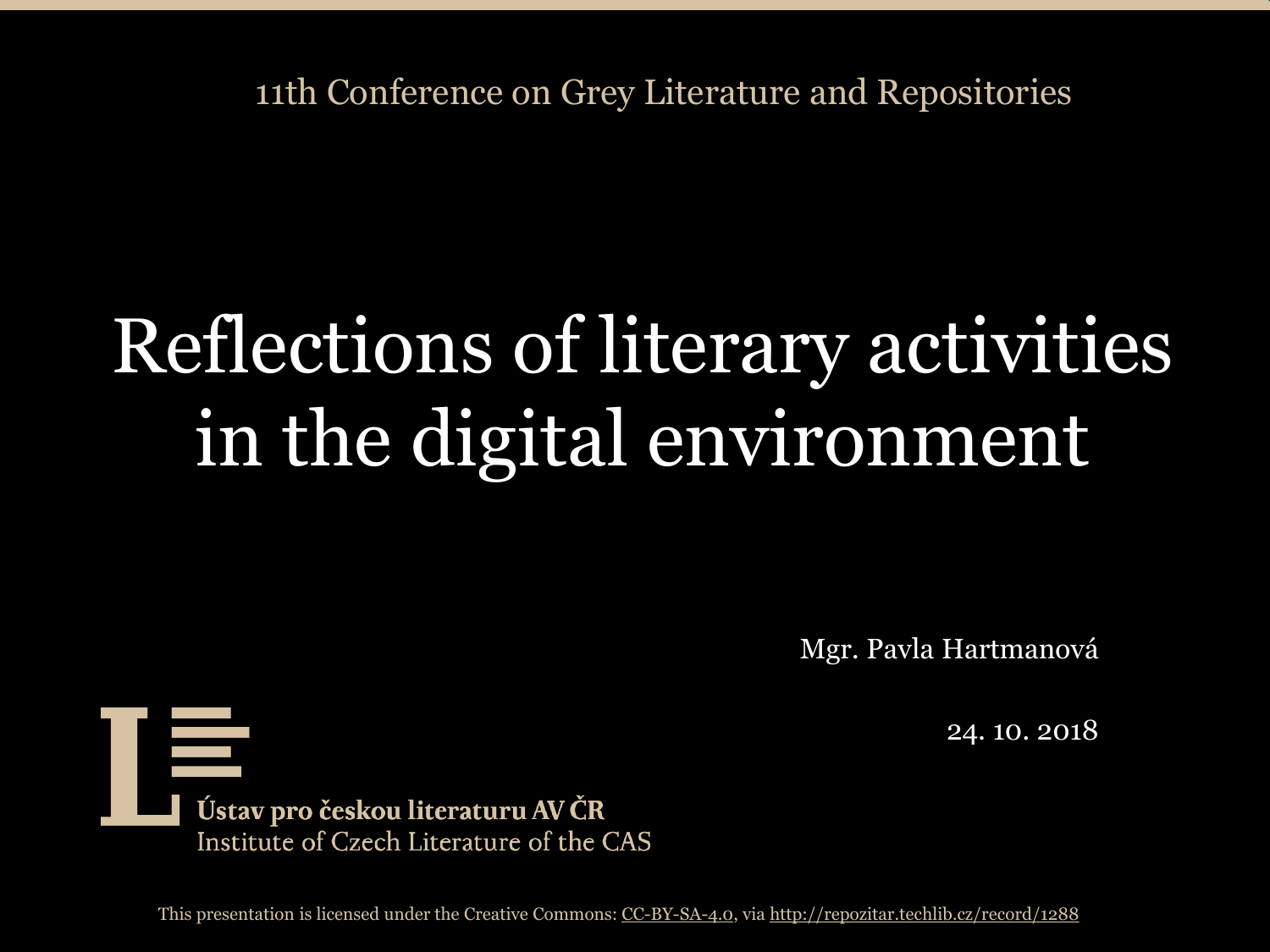### Bibliography and the internet

– Czech Literary Bibliography (ČLB):

–Czech literary internet (2017–2021)

– Polish Literary Bibliography (PBL)

–IBL.eu

–literary blogs (Paulina Czwordon-Lis)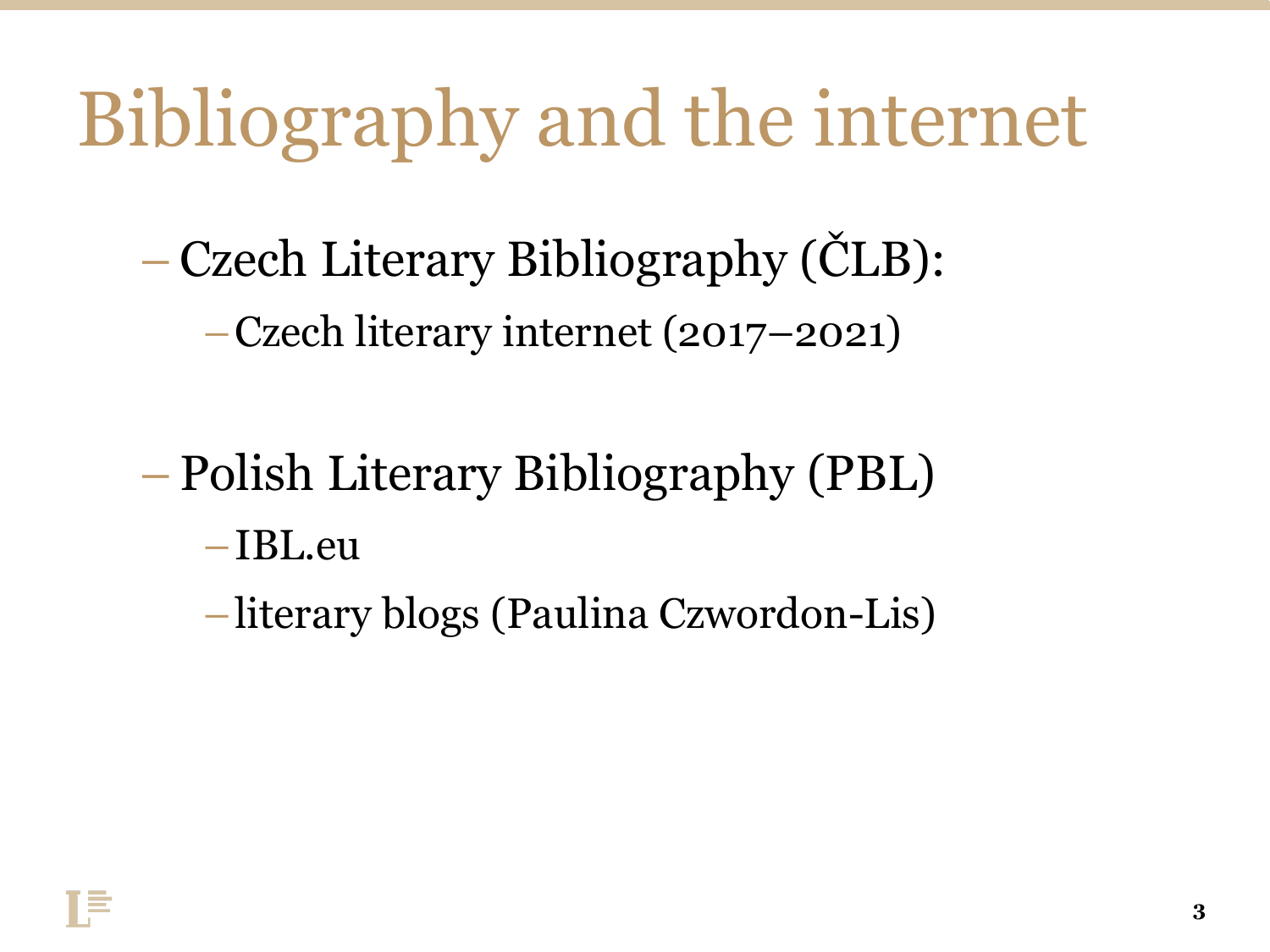

EVROPSKÁ UNIE Evropské strukturální a investiční fondy Operační program Výzkum, vývoj a vzdělávání



# **Czech literary internet**

- Presentation of objectives
- Summary of results in the first year of the project
- Specific features of excerption
- Problems, challenges and solutions
- Benefits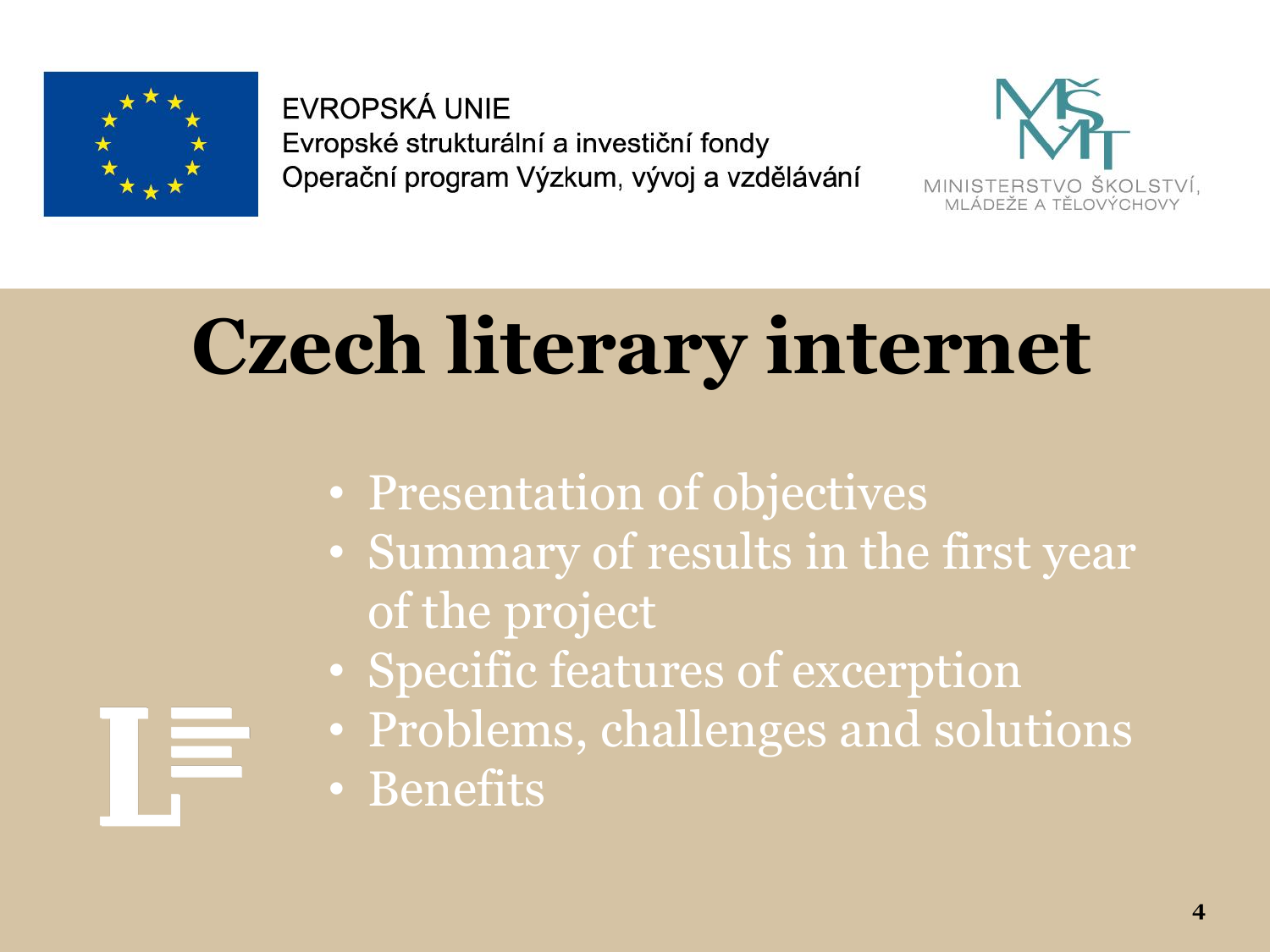#### General information

- Support from EU operational programmes
- Three pillars of the project
- 44 e-resources (websites and e-magazines)
- 10,000 entries
- INT (internet.ucl.cas.cz)

```
Ikaros [online]. -- ISSN 1212-5075.-
- Roč. 18, 2014, č. 1
```
<u>online</u> Webarchiv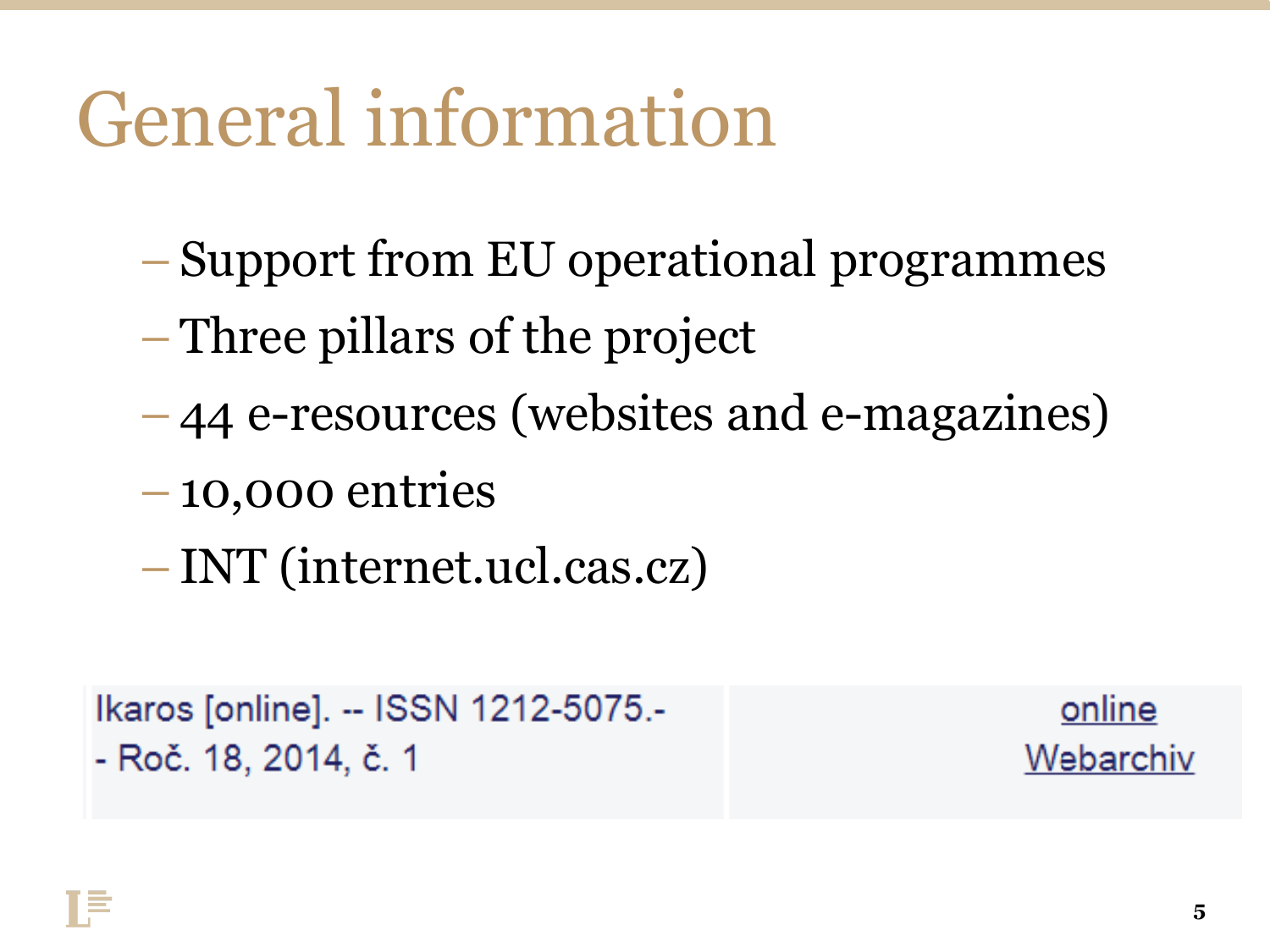#### Criteria for selection of e-resources

- Types of platforms
- Subject focus
- Quality of content
- –Archiving options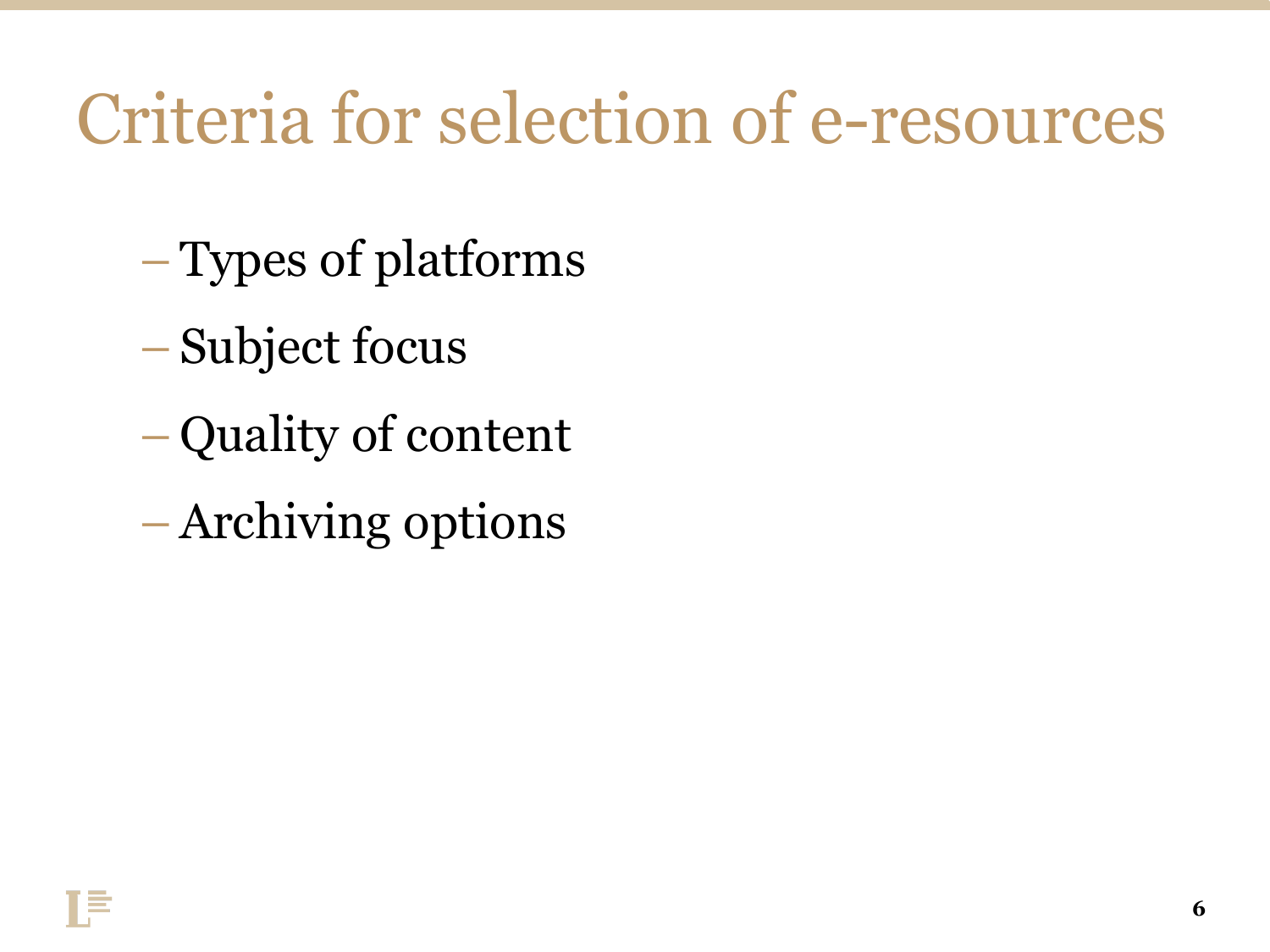## Working with Webarchiv

- Ephemerality of electronic content
- Text repository
- Copyright
- Selective harvesting expanding the base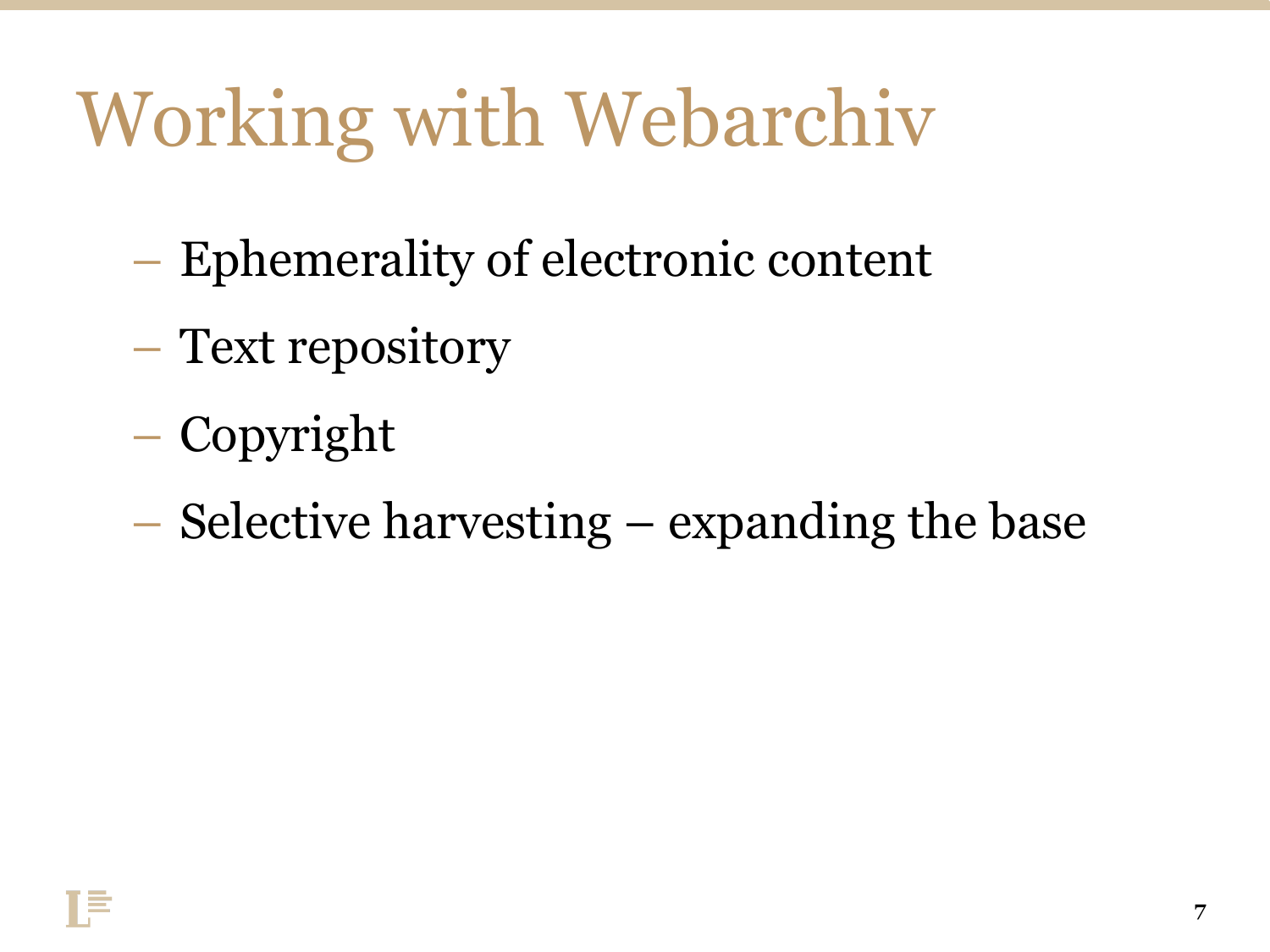## Working with Webarchiv

- Problems:
	- –Historical changes
	- –System settings and technical obstacles (e.g. Opičí Revue)
- Solutions:
	- –Manual searches
	- –Additional classifications for harvesting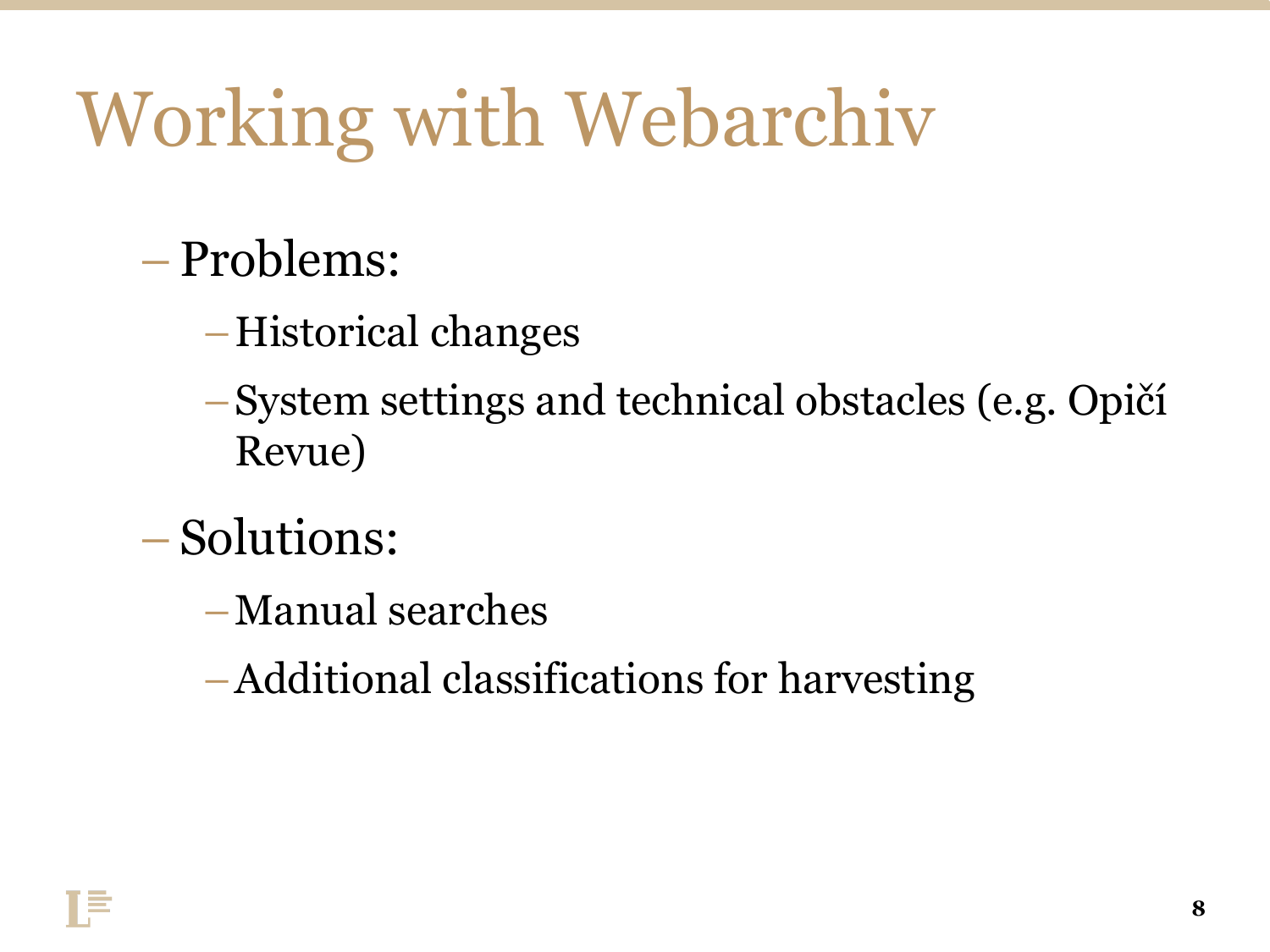#### **Benefits**

- –Archiving the literary internet
- Popular literature
	- –Reflections
	- –Authors and critics (AUT)
- Regional activities
- –Addition of publication activity